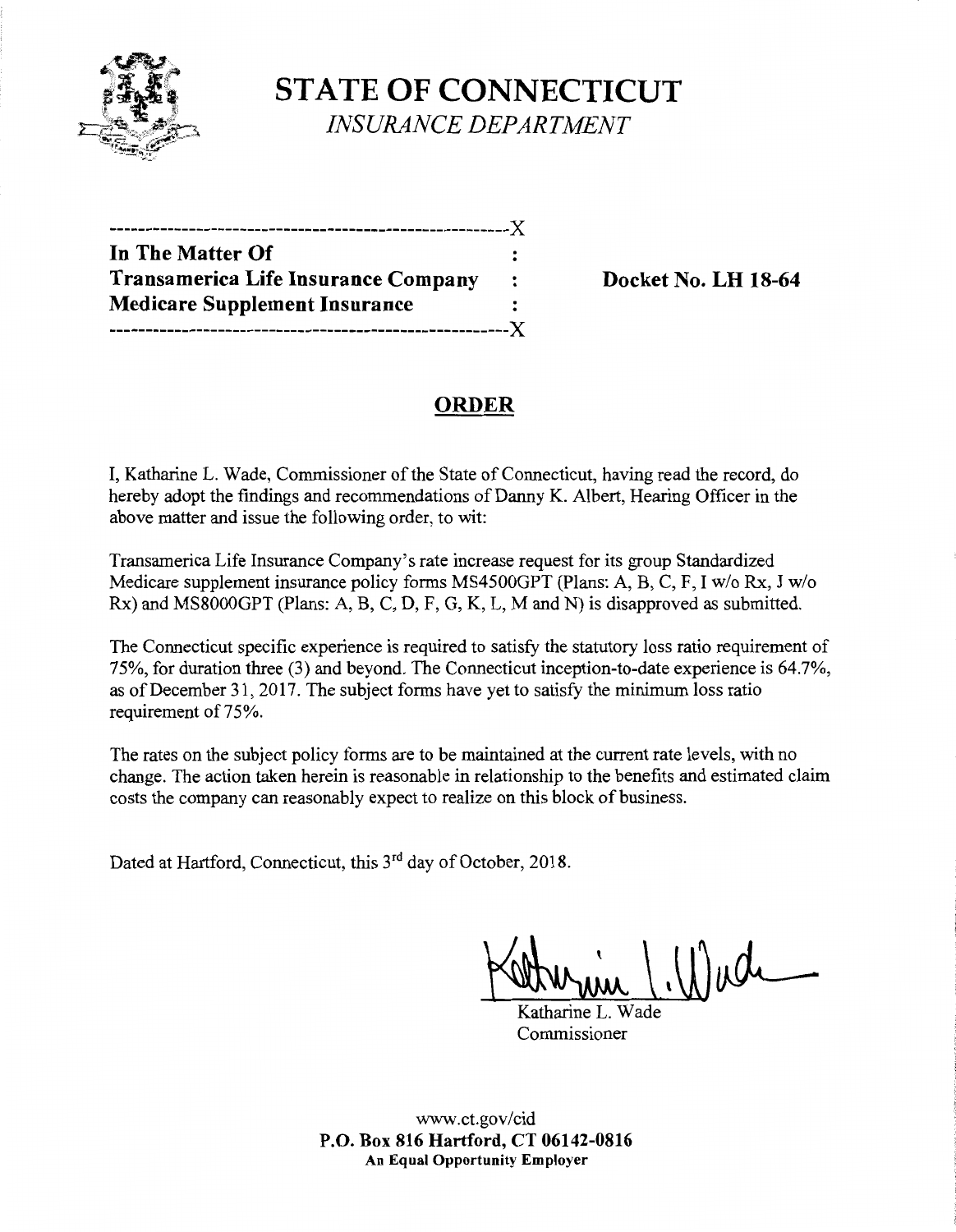

**STATE OF CONNECTICUT**  *INSURANCE DEPARTMENT* 

------------------------------------------------------)( **In The Matter Of Transamerica Life Insurance Company** : **Docket No. LH 18-64 Medicare Supplement Insurance**  ------------------------------------------------------)(

# **PROPOSED FINAL DECISION**

### I. **INTRODUCTION**

The Insurance Commissioner of the State of Connecticut is empowered to review rates charged for individual and group Medicare supplement policies sold to any resident of this State who is eligible for Medicare. The source for this regulatory authority is contained in Chapter 700c and Section 38a-495a of the Connecticut General Statutes.

After due notice, a hearing was held at the Insurance Department in Hartford, CT on Tuesday, September 25, 2018, to consider whether or not the rate increase requested by Transamerica Life Insurance Company on its group Standardized Medicare supplement insurance business should be approved.

No members from the general public attended the hearing.

No company representatives from Transamerica Life Insurance Company attended the hearing.

The hearing was conducted in accordance with the requirements of Section 38a-474, Connecticut General Statutes, the Uniform Administrative Procedures Act, Chapter 54 of Section 38a-8-1 et seq. of the Regulations of Connecticut State Agencies.

A Medicare supplement policy is a private health insurance policy sold on an individual or group basis, which provides benefits that are additional to the benefits provided by Medicare. For many years Medicare supplement policies have been highly regulated under both state and federal law to protect the interests of persons eligible for Medicare who depend on these policies to provide additional coverage for the costs of health care.

Effective December 1, 2005, Connecticut amended its program of standardized Medicare supplement policies in accordance with Section 38a-496a of the Connecticut General Statutes, and Sections 38a-495al through 38a-495a-21 of the Regulations of Connecticut Agencies. This program, which conforms to federal requirements, provides a "core" package of benefits known as Plan A. Insurers may also offer any one or more of eleven other plans (Plans B through N).

Effective January 1, 2006, in accordance with Section 38a-495c of the Connecticut General Statutes (as amended by Public Act 05-20) premiums for all Medicare supplement policies in the state must use community rating. Rates for Plans A through N must be computed without regard to age, gender, previous claims history or the medical condition of any person covered by a Medicare supplement policy or certificate.

> www.ct.gov/cid **P.O. Box 816 Hartford, CT 06142-0816 An Equal Opportunity Employer**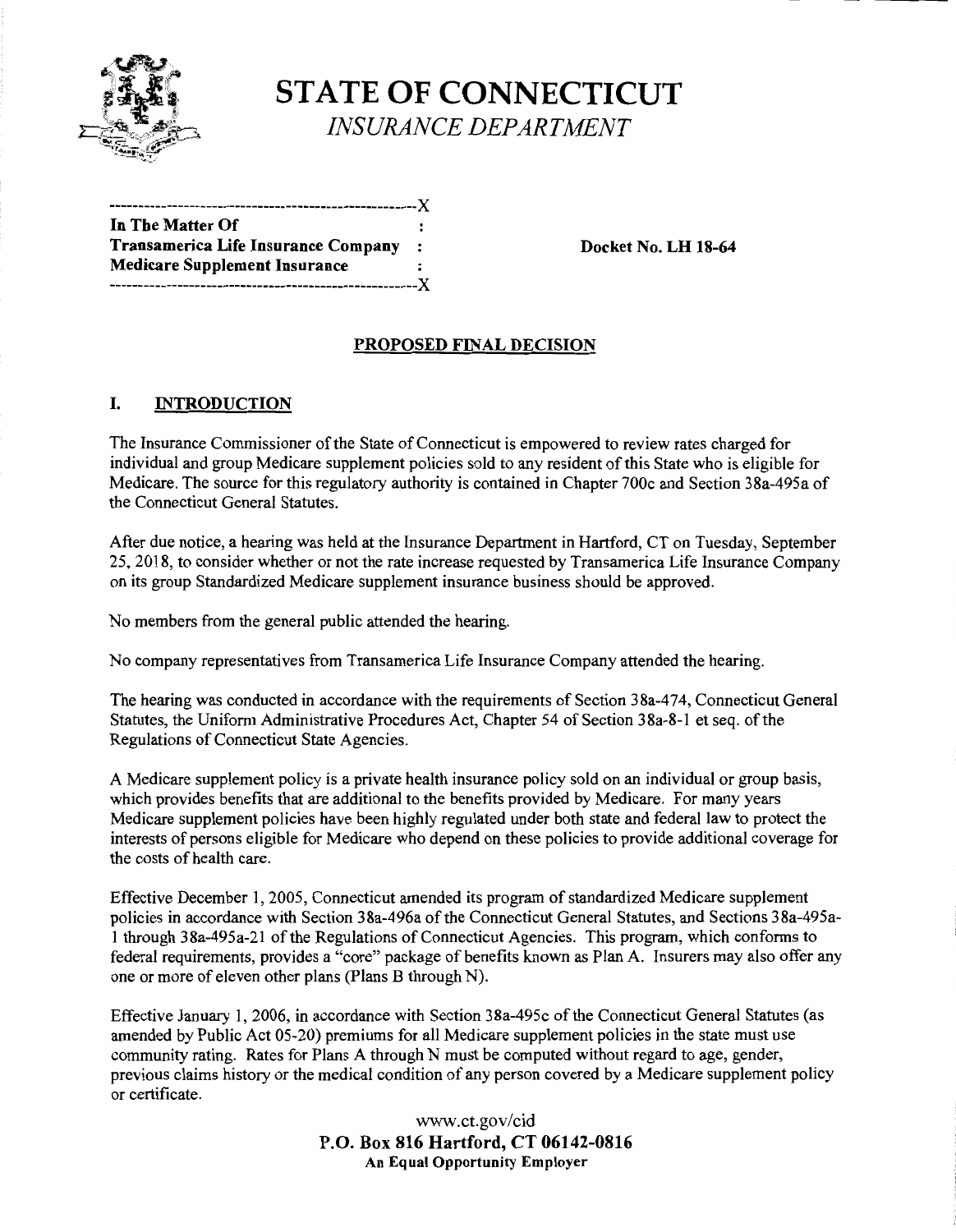The statute provides that coverage under Plans A through N may not be denied on the basis of age, gender, previous claims history or the medical condition of any covered person. Insurers may exclude benefits for losses incurred within six months from the effective date of coverage based on a pre-existing condition.

Effective October I, 1998, carriers that offer Plan B or Plan C must make these plans as well as Plan A, available to all persons eligible for Medicare by reason of disability.

Insurers must also make the necessary arrangements to receive notice of all claims paid by Medicare for their insureds so that supplement benefits can be computed and paid without requiring insureds to file claim forms for such benefits. This process of direct notice and automatic claims payment is commonly referred to as "piggybacking" or "crossover".

Sections 38a-495 and 38a-522 ofthe Connecticut General Statutes, and Section 38a-495a-lO of the Regulations of Connecticut Agencies, state that individual and group Medicare supplement policies must have anticipated loss ratios of 65% and 75%, respectively. Under Sections 38a-495-7 and 38a-495a-10 of the Regulations of Connecticut Agencies, filings for rate increases must demonstrate that actual and expected losses in relation to premiums meet these standards, and anticipated loss ratios for the entire future period for which the requested premiums are calculated to provide coverage must be expected to equal or exceed the appropriate loss ratio standard.

Section 38a-473 of the Connecticut General Statutes provides that no insurer may incorporate in its rates for Medicare supplement policies factors for expenses that exceed 150% of the average expense ratio for that insurer's entire written premium for all lines of health insurance for the previous calendar year.

#### II. **FINDING OF FACT**

After reviewing the exhibits entered into the record of this proceeding, and utilizing the experience, technical competence and specialized knowledge of the Insurance Department, the undersigned makes the following findings of fact:

- I. Transamerica Life Insurance Company has requested a 2.0% rate increase on its group standardized Medicare supplement policy forms MS4500GPT- $(A-I)$ . CT and MS8000GPT  $(A-N)$ :
- 2. As of 12/31/17 there were 705 in-force policies in Connecticut, and 18,953 on a nationwide basis.
- 3. The last increase of 5 .0% was approved in October of 2016.
- 4. The proposed rates are expected to satisfy the Connecticut statutory loss ratio of 75% required of individual Medicare supplement forms.
- 5. Transamerica Life certified that their expense factors are in compliance with section 38a-473, C.G.S.
- 6. Transamerica Life has conformed to subsection (e) of section 38a-495c, C.G.S. regarding the automatic claims processing requirement.
- 7. Trend is assumed to be 2.5%.